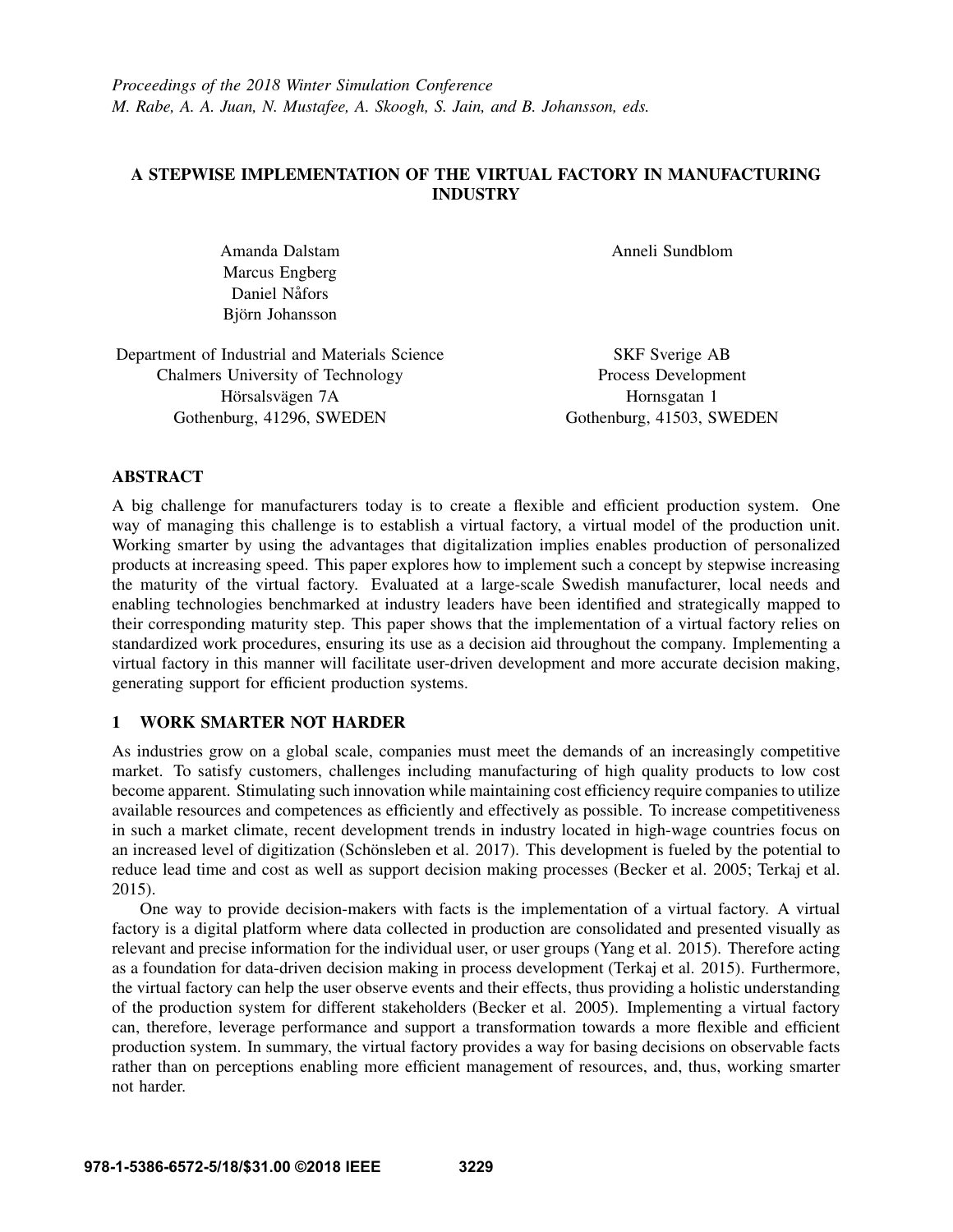The digital twin was first mentioned in 2002 and is the concept of having a virtual environment that contains all of the information of the physical system (Grieves and Vickers 2017). A virtual factory is in this paper seen as an application of a digital twin, and has been explored by researchers since its early emergence. For instance, simulation models has been demonstrated as data analytics applications and the virtual factory was presented as the vehicle for manufacturing modelling and simulation (Jain et al. 2017). In addition, a methodology for integrating heterogeneous software tools supporting factory design has been developed (Colledani et al. 2013). Several papers provide examples of virtual tools that can be used in the virtual factory (Lobo et al. 2014; Yang et al. 2015). Even though using a virtual factory has been proven to support investments in manufacturing (Freiberg and Scholz 2015), few efforts have been focused on providing a holistic perspective on implementation (Choi et al. 2015).

This paper presents a methodology to identify needs at a case company and available technology from industry leaders. It proposes a strategic stepwise implementation of a virtual factory, tailored to match the needs at the case company, with the aim to enable decision making based on facts.

## 2 DEVELOPING DIGITAL PRODUCTION

Digitalization, combined with a modular production system, can facilitate manufacturing of personalized products of high quality in batch sizes of one while maintaining the cost of mass production (Lasi et al. 2014). Applied in an industrial context, digitalization forms a digital factory where the virtual factory is an important subsystem. Consequently, the virtual factory must uphold a seamless interplay between its several technologies to provide an efficient tool for production development.

## 2.1 Digitalization

The introduction of computers facilitated the conversion of things into bits which could be stored and sent over a network – things became digitized (Brynjolfsson and McAfee 2014). The personalized production paradigm could be seen as an extension of digitization; digitalization (Lasi et al. 2014). Digitalization is herein defined as: *"The use of digital technologies to change a business model and provide new revenue and value-producing opportunities; it is the process of moving to a digital business"* (Gartner 2018).

One crucial enabler for realizing the value that digitalization offers is the Internet of Things (IoT). This technology makes it possible to connect the entire manufacturing process, which converts factories and enterprises into smart environments often included in the agenda of Industry 4.0 (Kagermann et al. 2013). The core idea is to use emerging information technologies to facilitate the implementation of IoT and related services in order to create a flexible and efficient production system (Lasi et al. 2014).

## 2.2 Digital Factory

The digital factory is considered as an umbrella term, describing the model environment as well as the use of digital tools, methods, and data management systems in an enterprise (Yang et al. 2015). The technology in the digital factory serves to integrate various levels in the organization and to facilitate control of production, planning phases, system and process design as well as product development, and further facilitating collaboration and information management within an organization (Kuehn 2006). It can, therefore, be interpreted as an overlapping function between the physical system and the virtual system.

## 2.3 Virtual Factory

The virtual factory is considered as the model environment containing geometrical and mathematical representations of resources (Yang et al. 2015). In this paper, the virtual factory is constituted of two or more linked virtual work cells, which consist of one or more virtual machines, finally being built from virtual processes interpreting the products moving through the virtual production system. It is the back-end system, not directly seen or interacted with by the user. Instead, the user interacts indirectly with the virtual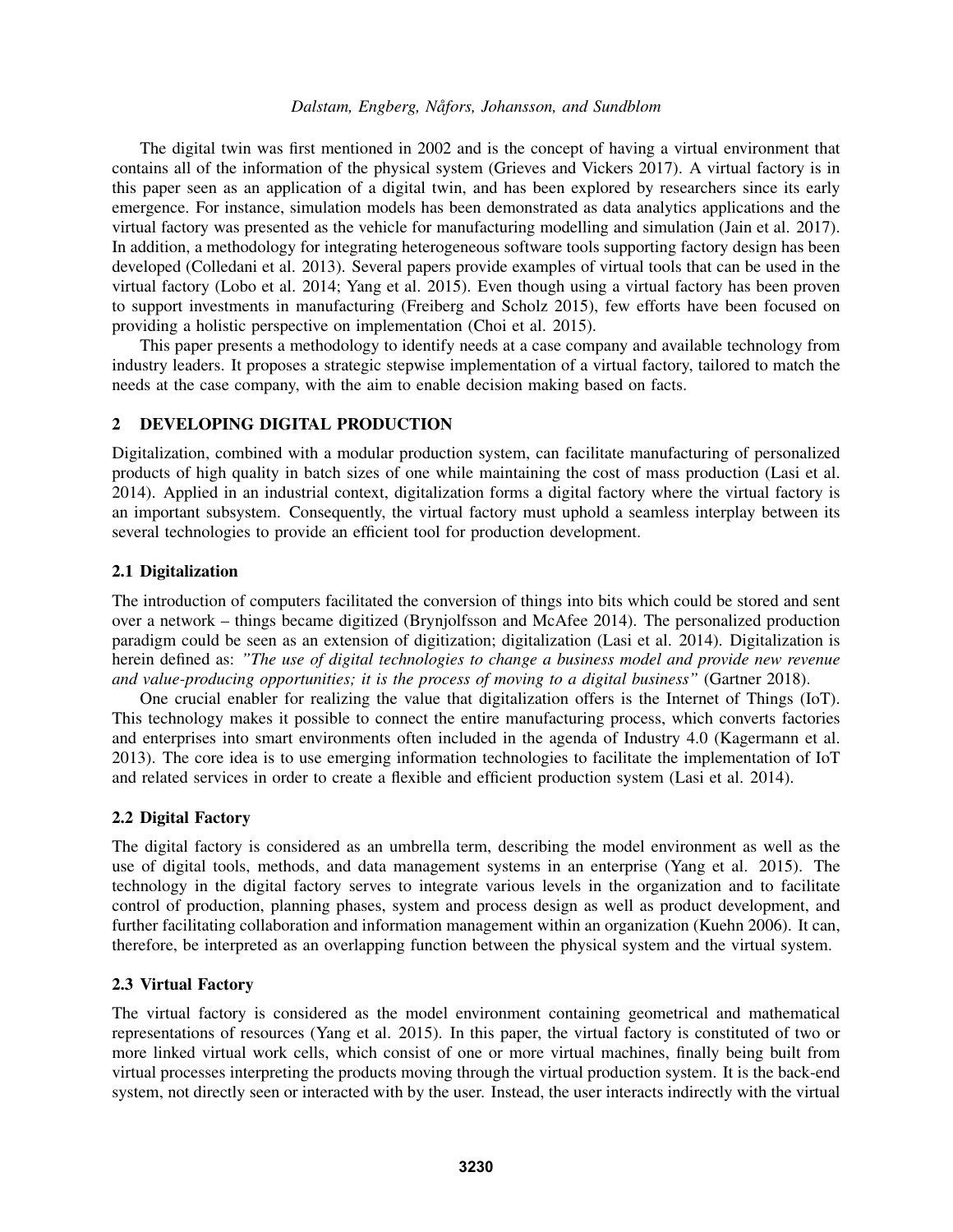factory through modules, herein defined as tools for analyzing its data. When data are collected and fed into the virtual factory in real-time, a digital factory twin emerges. Being fully connected, it exhibits a near identical behavior to the real production unit (Schleich et al. 2017).

### 2.3.1 Maturity of a Virtual Factory

As digitalization projects in industry are at different levels of development, their respective level of maturity can be described (Schuh et al. 2017). Likewise can the maturity of the virtual factory's capabilities be measured. The difference in levels of functionality is utilized to define six steps of maturity, based on the framework proposed by Bjarnehed and Dotevall (2018) (Figure 1).

The first step, Digital Model, considers the establishment of a digital simulation model. It represents the current state of operations and serves as a virtual representation of the physical production unit and does not rely on real-time data. The second step, Connected Model, considers the digital model supplied with real-time production data. At this step, the virtual factory represents the production unit's current state and accurately reflects its inner workings – a digital twin is created. The third step, Diagnostic Model, considers the ability to diagnose the different operations and processes in the factory; utilizing the collected real-time data to produce up-to-date analyses. The fourth step, Prognostic Model, includes the ability to produce information as prognoses, predicting certain events and outcomes of the production unit it is representing. The remaining two steps consider an increased intelligence where the fifth step is a Descriptive Model. This step includes the ability to continuously learn from experience and suggest actions depending on different current and future states. At the final step, Autonomous Model, the virtual factory is self-governing. The model now has the ability to make decisions without human interaction; it is able to control production. Lastly, in this paper, not having established a simulation model, will be referred to as step 0.

The input data used in the simulation model must be correct and of sufficient quality to produce any useful results (Bengtsson et al. 2009). Therefore, input data management is a crucial part of the maturity of the virtual factory even though it is not depicted in the model. The virtual factory will never be more capable than the weakest part of its backbone due to the dependency on the preceding steps as well as the data used to design and run the model.



Figure 1: The six steps used to describe the maturity of a virtual factory.

#### 3 METHODOLOGY

Data were collected during three phases; a literature study, an interview study and a benchmarking study. The data were triangulated and further analyzed resulting in a plan for implementation. An exploratory approach was applied due to the unconventional nature of this paper's topic. Moreover, the Swedish bearing manufacturer SKF Sverige AB was chosen as the case company. Its high product quality standards as well as its location in a high-wage country make it a well-suited candidate for implementation of a virtual factory (Schönsleben et al. 2017). Hereafter, SKF Sverige AB will be referred to as the case company.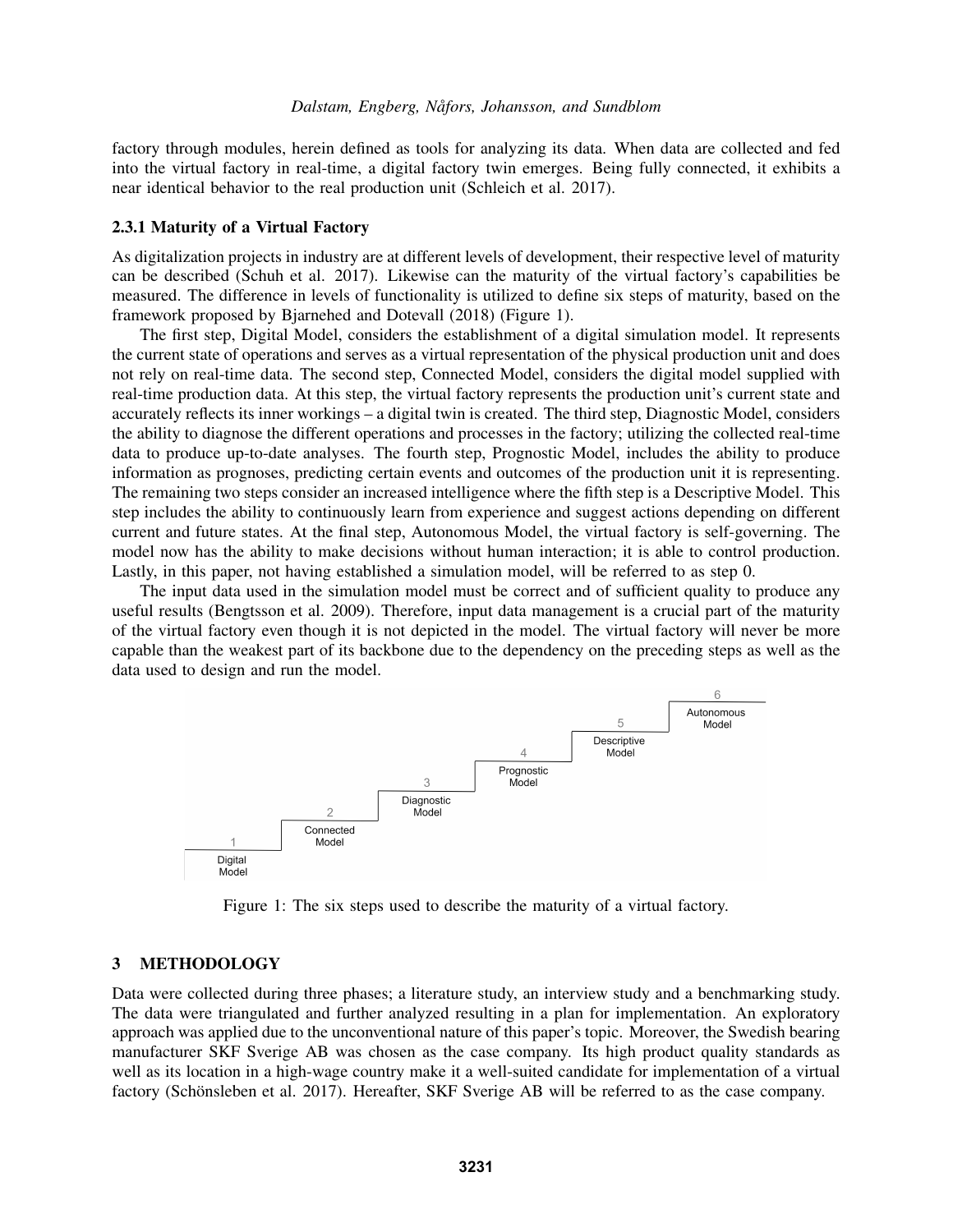## 3.1 Literature Review

The literature study provided initial contextual and technical information regarding the subject of virtual factories and current trends in digitalization efforts. The key topics included; virtual factories, digital twin, digital tools, discrete event simulation, verification and validation of simulation models, and input data management.

## 3.2 Identifying Needs

Interview sessions were designed in accordance with the proposed framework for in-depth interviews (Kvale and Brinkmann 2014). The questionnaire was based on five main sections: introduction, information, technical readiness, acceptance, and summary. This structure was created in order to facilitate review and analysis of its qualitative content. The interviews were conducted in a semi-structured manner, supported by both audio recordings and notes taken during each session. The interviews were carried out during eight weeks, each conducted with one interviewee and with a maximum duration of 45 minutes. In total 25 employees were interviewed, mainly from the department of process development, since it constituted the primary scope of the study. Additionally, interviews were conducted with employees from the departments of production technology, manufacturing development, product engineering, and factory management. The inclusion of the adjacent departments was made to define requirements of usability and organizational collaboration. The distribution of interviewees from each department was 17, 2, 1, 2, and 3 respectively.

## 3.2.1 Coding of Interview Data

The qualitative data from the interviews were analyzed through coding to assess the information (Bryman and Bell 2003). It was carried out as soon as possible through sprints every three interviews. Parts of the data were processed through open coding and grounded theory, and the remainder was processed through magnitude coding. Through open coding data were organized to build the foundation for identifying needs. Magnitude coding (Saldaña 2009) was utilized to construct scales of technical readiness, knowledge about the subject, and acceptance within the organization. Technical readiness was constituted of three subcategories; digitalization, simulation, and virtual factory. Each subcategory has been designed to provide insight into the topics adjacent to the concept of the virtual factory.

The range for the magnitude coding was determined to three discrete levels (-1, 0, 1), described in Table 1, for both categories and its subcategories. The subcategories for technical readiness were merged through a weighted average. The weights were distributed to reflect the adjacency to the main topic and were chosen to 0.25 for digitalization and simulation and 0.50 for virtual factory. Due to the many interpretations of the topics that exist, additional levels were not deemed to improve the accuracy of the coding.

Table 1: Description of the magnitude coding for the interviews.

|          | Level   Technical Readiness   Acceptance |                    |
|----------|------------------------------------------|--------------------|
| $-1$     | No knowledge                             | No acceptance      |
| $\Omega$ | Some knowledge                           | Neutral acceptance |
|          | Full knowledge                           | Full acceptance    |

# 3.3 Identifying Available Technologies

To understand which strategies and tools are available and used by other companies, a benchmarking study was performed. The benchmarking study was conducted with the main objective to find the current maturity of the company's virtual factory which provided insights to the used technology, acquired or developed, as well as organizational structure and requirements. It was performed with companies recommended by academia and field experts at the case company. The chosen companies were furthermore identified as industry leaders and could be characterized as large-scale manufacturers of high quality products or services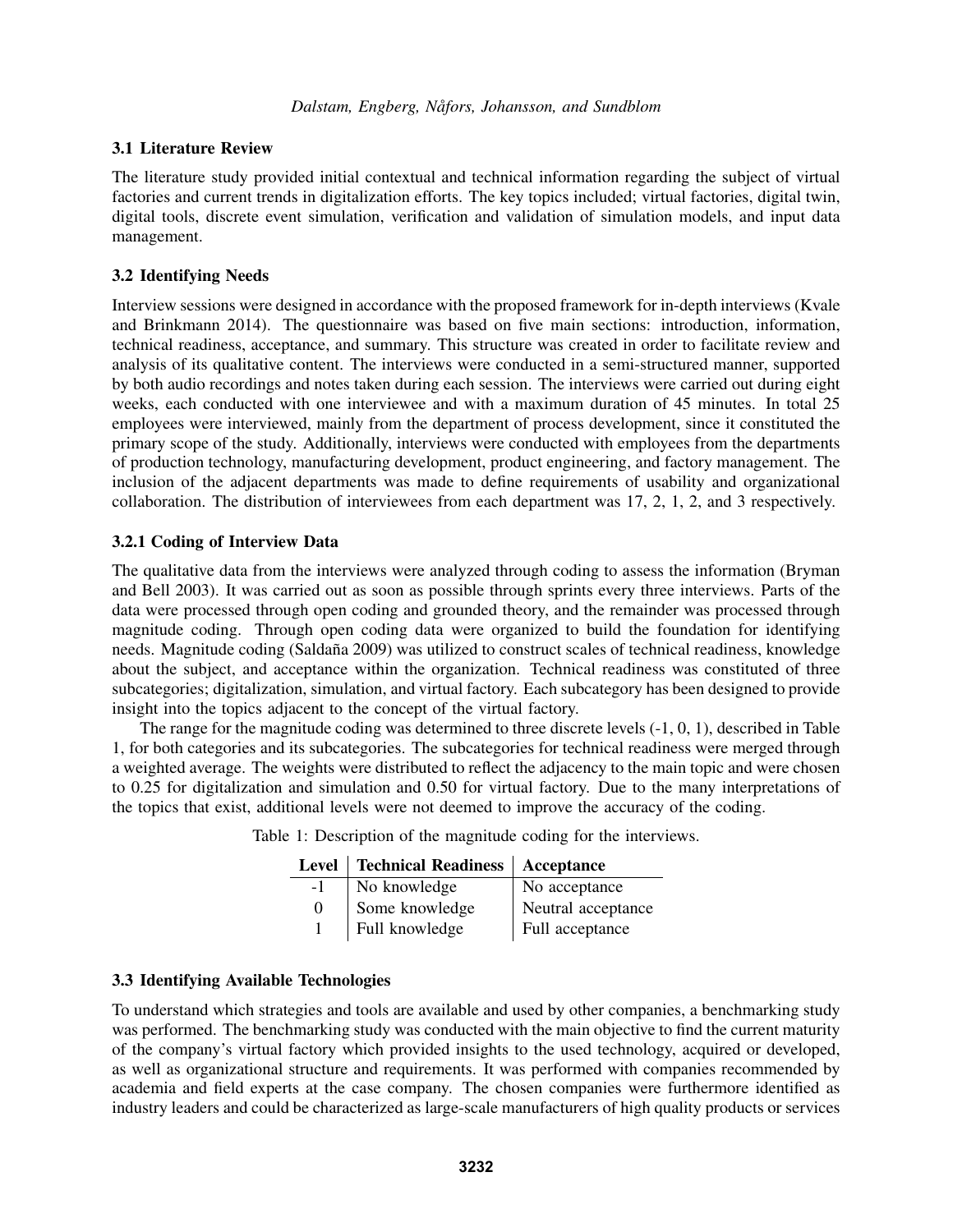with well-established and mature organizations located in Sweden. Three companies were identified as industry leaders and chosen as benchmarks. Company  $\alpha$  and  $\beta$  are automotive manufacturers and company  $\gamma$  is an engineering consulting firm focusing on process, production, IT, and product development in industry.

A benchmarking session was constituted of a study visit where a meeting with a subject matter expert took place. The primary deliverable from a benchmarking session was a semi-structured interview with the subject matter experts to gain knowledge about their virtual factory and its implementation. This combined with a preview of the facilities generated a holistic foundation, which enabled comparison to the case company's needs.

### 3.4 Matching Available Technologies to Needs

The framework for constructing the implementation plan can be seen in Figure 2. Its structure has been made to assess all of the gathered information throughout the project and to ensure the validity of the provided solution. The strategy was founded on two perspectives; the needs expressed by stakeholders of the virtual factory at the case company, and the available technology found at industry leaders and through examination of current research. Furthermore, to ensure the ability to combine these perspectives, prerequisites of organizational maturity, technical knowledge, and acceptance were considered to facilitate a user-driven and continuous development. Finally, expressed local requirements for implementation were explored. The findings were further utilized to consolidate the implementation plan. Through this methodology, an implementation strategy was presented as well as further structured in accordance with the model of virtual factory maturity, as depicted in Figure 1.



Figure 2: The developed analysis framework for delivering the implementation plan.

## 4 RESULTS

### 4.1 Needs at the Case Company

The identified needs at the case company have been divided into two subcategories; technical and organizational needs. Technical needs concern the functionality of the virtual factory, and should be interpreted as a toolbox. Organizational needs reflect the use and the implementation of the virtual factory, and, thereby, provide important insights into the case company's expectations and experience.

## 4.1.1 Technical Needs

In Table 2 all identified technical needs are presented, in descending order of the frequency they occurred during interviews. Altogether 29 unique needs were distinguished among stakeholders of the virtual factory. Despite some needs were expressed more frequently than others, it does not necessarily imply that they are more important. Furthermore, each identified technical need has been labeled with a capital letter which will be used later in Section 4.3.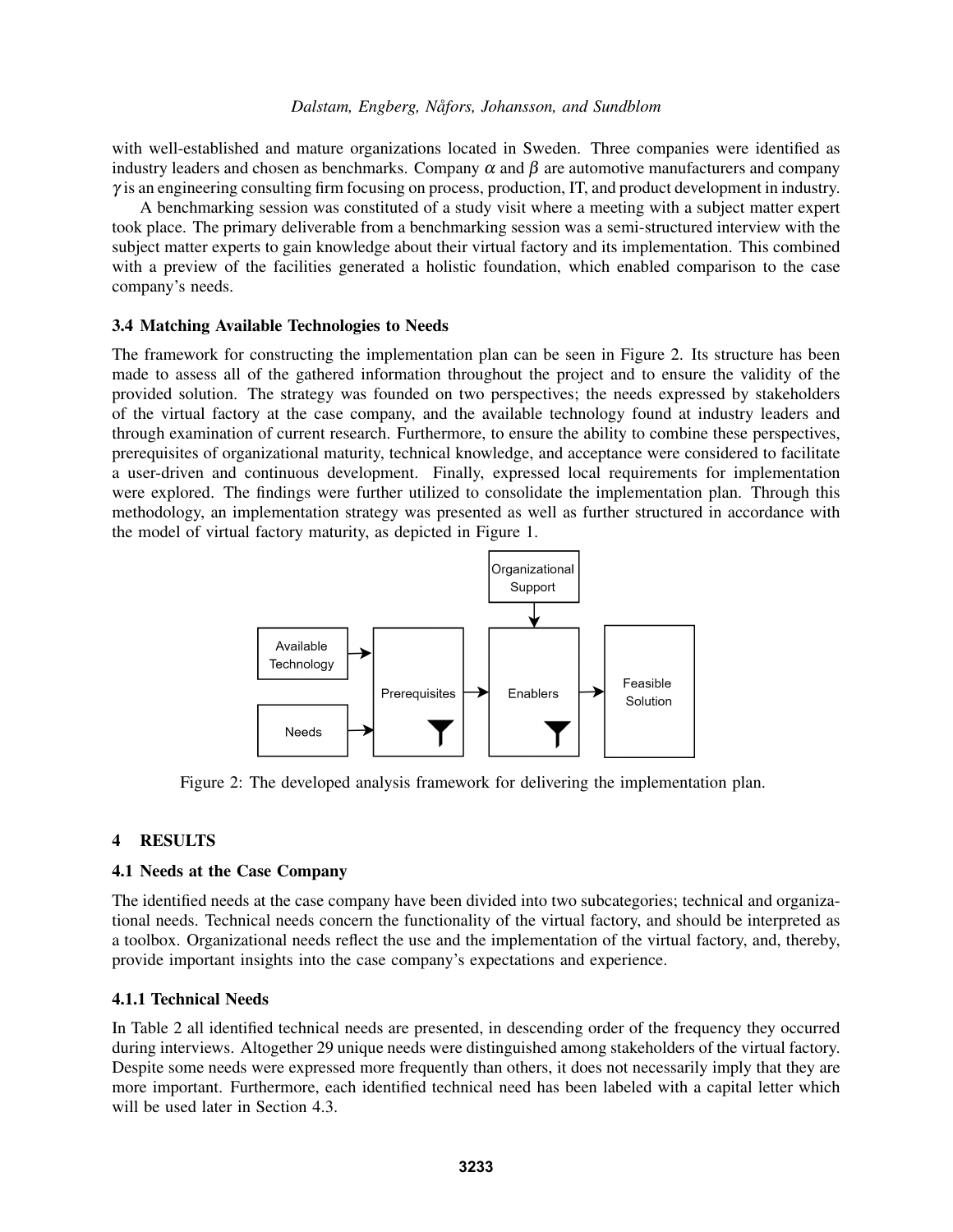| <b>Expressed Need (Label)</b>          | Freq.          | <b>Expressed Need (Label)</b>           | Freq.          |
|----------------------------------------|----------------|-----------------------------------------|----------------|
| Simulation of production flows (A)     | 16             | Reuseability of base model (P)          | 3              |
| Visualization to educate (B)           | 10             | Path planning and collision tests $(Q)$ | 3              |
| What-if analysis $(C)$                 | 10             | Online based model $(R)$                | 3              |
| Common information platform (D)        | 8              | Traceability of sources of errors (S)   | $\mathfrak{Z}$ |
| Factory layout design (E)              | 8              | Simulating staffing in production (T)   | $\overline{2}$ |
| Economical investment decision aid (F) | $\,8\,$        | Work environment and ergonomics (U)     | $\overline{2}$ |
| Resource allocation/optimization (G)   | $\tau$         | Integration of CAD-models (V)           |                |
| Evaluation of available capacity (H)   | $\overline{7}$ | Evaluation of product quality (W)       |                |
| Factory layout representation (I)      | $\overline{7}$ | Accurate virtual measurements $(X)$     |                |
| Cost calculations for products $(J)$   | 7              | Virtual FAT and SAT (Y)                 |                |
| Simulate process parameters $(K)$      | 6              | Traceability of machine changes $(Z)$   |                |
| Product-production feasibility (L)     | $\overline{4}$ | Simulation of product assembly (AA)     |                |
| Production logistics planning (M)      | $\overline{4}$ | Optimize operator movement (AB)         |                |
| Planning of maintenance (N)            | 3              | NC-programming support (AC)             |                |
| Commissioning for installation (O)     | 3              |                                         |                |

Table 2: The identified technical needs at the case company and their respective frequency.

### 4.1.2 Organizational Needs

The distribution of interviewees' acceptance and technical readiness is depicted in Figure 3, where the bubbles' area corresponds to the number of interviewees. The acceptance is very high at the case company, with the exception of one interviewee who was neutral, while the technical readiness shows a wider spread among interviewees, ranging from no knowledge to full knowledge about the topic. To conclude, acceptance for implementing and using a virtual factory is close to full and the technical readiness upholds a wide spread. Due to this, the final analysis will focus on decreasing the spread while increasing the average technical readiness.



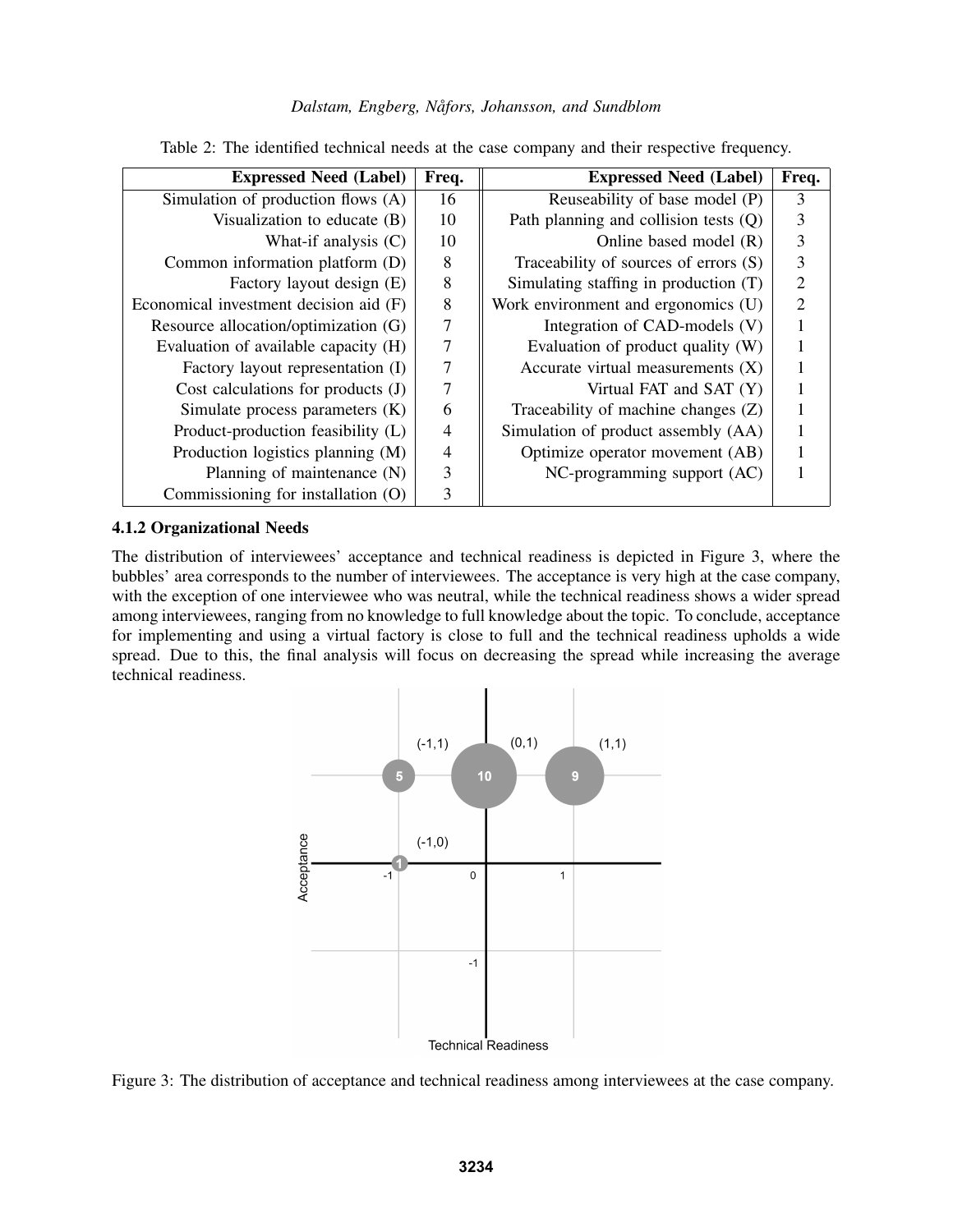Developing pilot projects with key individuals, supported through active leadership was expressed as important. Furthermore, the need to prevent single key users was expressed in order to ensure a wider range of users. A stepwise implementation of modules and functionality was further deemed significant for enabling value-adding activities throughout the implementation. Prioritizing simplicity through standardized work procedures and striving for minimizing the amount of imposed administration was moreover seen as crucial concepts to enable a successful implementation and widespread use. In this regard, it was further added that local full-time personnel responsible for the virtual environment would be required to ease simulation and development efforts. Closely related to the ease of development, educational aspects both considering practical training and providing relevant competences for personnel were deemed important. Further, the importance of accessible in-house competences was expressed.

Specific needs regarding the system architecture and its functionality were expressed. Concerning the software infrastructure, needs to enable communication between different software systems sharing information between personnel and throughout various departments were expressed. In this regard, modularization of the simulation environment (Johansson 2006) was also expressed as important, creating different sets of tools for different users. Further should widespread use of the technology among personnel be desired, a general ease of use need to be prioritized. An online-based environment, creating ease of access and the possibility to view production environments from different locations, was also desired. Moreover, the need for proper routines to assess aspects of input data management and data quality was expressed, as well as the need for general maintainability of the system. The collected production data further require sufficient level of detail to represent the real production environment.

### 4.2 Available Technologies at Industry Leaders

Company  $\alpha$  exhibited no digital simulation model of any factory, placing  $\alpha$  at step 0 in the maturity model. Nevertheless, the company had a well-established digital toolbox for product development, assembly work, work-cell design, and similar. Some simulation of processes and flows existed but was not connected. In addition, the majority of factories owned by  $\alpha$  had been 3D laser scanned, a technique used for rapid and accurate digitalization of spatial properties of objects or surroundings (Lindskog et al. 2012). This has provided a way for  $\alpha$  to easily visualize factory layouts and support installation of, e.g., new machines due to the ability of making accurate measurements.  $\alpha$  currently focuses on developing a common platform where all of the existing digital tools will be merged and build the foundation for the virtual factory, reaching for step 1, but aims at developing a Prognostic Model (step 4).

Company  $\beta$  exhibited a digital simulation model of the factory, placing  $\beta$  at step 1 in the maturity model. The current model was not connected, and was primarily used for what-if simulation in production development at process, line, supply chain, and factory level.  $\beta$  utilized two different simulation software systems, one commercially available and the other in-house-developed in collaboration with academia. The latter provides powerful Artificial Intelligence (AI) and Machine Learning (ML) algorithms for multiobjective optimization. AI is herein referred to as the science of making machines perform actions that would require human intelligence (Michalski et al. 1983), while ML is defined as the process of finding and describing structural patterns in data (Witten et al. 2017). The two software systems are used simultaneously, enabled by a connector, and stored online making the model accessible. Furthermore,  $\beta$  utilizes Value Stream Mapping (VSM), a method for mapping all actions currently required to bring a certain product through the main flow, to visualize certain simulation data in a recognizable manner. In the future model development, connectivity is the focus as well as further developing AI, which would place  $\beta$  on step 2.

Company  $\gamma$  have developed, in collaboration with the project receiver, a Prognostic Model placing them at step 4 in the maturity model. The model is a 2D representation of a highly specialized unit within the company. It is fully connected to the real factory and stored on local servers. The virtual factory depicts the theoretical output and the ideal state, and predicts maintenance actions, enabled by advanced analytics, which helps optimize the performance of the plant.  $\gamma$  is currently focusing on replicating the model to other units in the company, and not directly developing the model's functionality.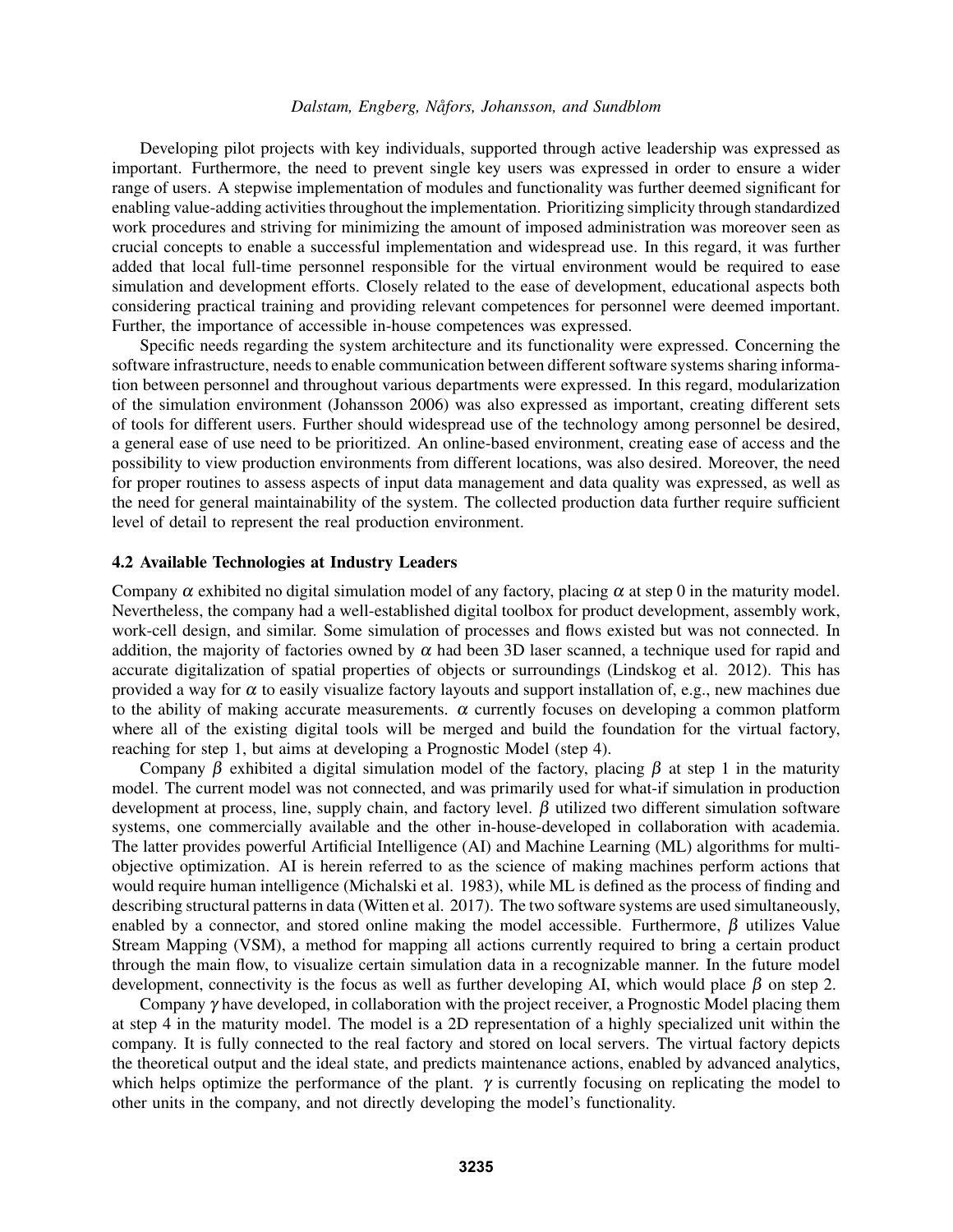### 4.2.1 Importance of a Standardized Way of Working

To ensure that the virtual factory is used effectively, standardized work procedures carry substantial importance. Such procedures reduce the cost and time consumption associated with the establishment and continued use of the virtual factory. The amount of new technology required for the development of the virtual factory could easily hinder a holistic perspective. By establishing standardized work methods, much of the value of the virtual factory can be realized. Regarding the establishment of the virtual factory, the human must be put in the center of its design. This is exemplified at company  $\beta$  where a success story related to standardized work procedures was identified. By establishing 3D simulation models of its production environment, production lines have successfully been replicated over national boarders at different production plants, generating greater returns from development projects. Additionally, both company  $\gamma$  and  $\beta$  have established standardized work methods where it is mandatory to investigate the outcomes of production development projects through simulation. Through the information gained from the virtual factory simulation, the decision making processes have become based on facts, improving their quality and outcome.

Regarding creation of simulation models, it can be seen that conventional methodologies have been adapted to each company. For instance,  $\beta$  currently explores the possibility of establishing libraries of standardized function blocks as representations of processes within the virtual factory, to increase the speed and to reduce the competence required for developing simulation models. Furthermore, 3D laser scanning efforts as most successfully applied by  $\alpha$  were identified to rely on work methods and mandatory re-scans for all changes made to the production environment. By continuously and frequently scanning the environment, the virtual model is ensured to be up-to-date, creating an accurate representation of the real production system.

Although standardized work methodology for simulation projects lately have become more extensive according to trends seen at industry leaders, input data management is still a complex issue. There are several methods used by industry for data collection in production, generating different levels of data quality (Skoogh et al. 2012). As applied by  $\beta$ , manual collection methods are utilized to keep aggregated data bases fairly up-to-date and the data, therefore, suffer from a general lack of continuity.  $\gamma$  had a fully connected model with greatly automated input data management, enabling continuous communication between the real factory and the virtual factory.

Finally, this study finds that educational efforts must be regarded as a part of the structured work methodology for the virtual factory establishment. The potential of the virtual factory relies on the knowledge possessed by the end user.

#### 4.3 Implementing the Virtual Factory

The following section presents a plan for the implementation of the virtual factory considering its different levels of maturity. In Figure 4, the identified needs, as presented in Table 2, are presented in accordance to their corresponding level of required maturity. Since no present needs require the technology associated with a maturity higher than step 4, this study concludes its plan for implementation at said step to preserve user-driven development.

### 4.3.1 Reaching Step 1

The needs associated with the first maturity step consider utilization of the virtual factory offline. At this point it is a discrete event simulation model and thus enables fulfillment of analysis of parameters not relating to real-time production data. To facilitate development and establishment of an accurate digital model, collection of production data and product-related data are necessary in order to describe the behavior and constraints of the production unit. Depending on the desired level of detail and visualization requirements, accurate measurements of the production facility are needed. Finally, the correspondence between the virtual model and the real-world production facility it represents needs to be confirmed.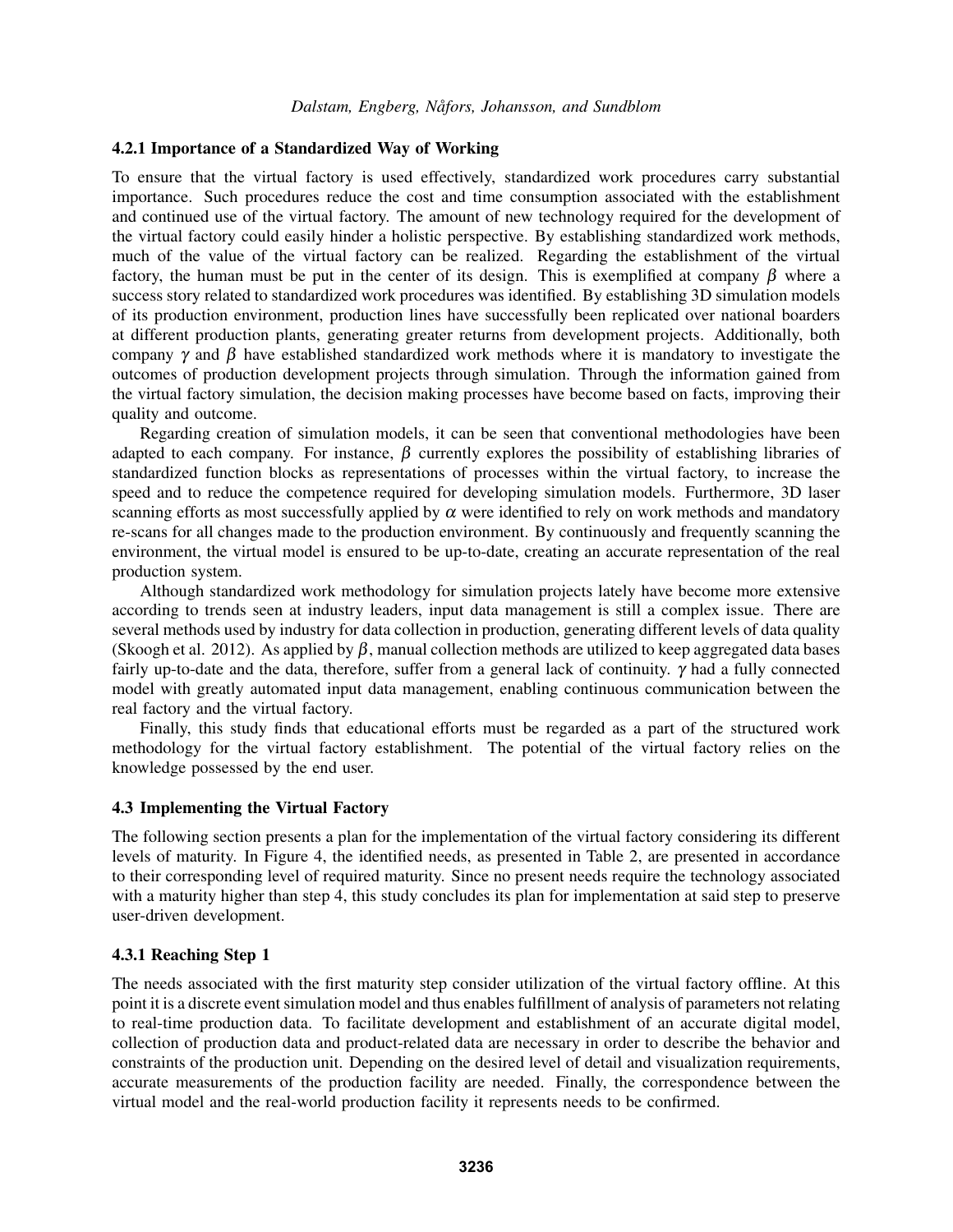

Figure 4: The identified needs mapped onto the six maturity steps of the virtual factory.

The enabling technologies identified in order to satisfy transition to the first maturity step are realized in implementing discrete event simulation software. Also implementing software for layout design and creating designated APIs to enable transfer of data between the different tools are crucial. Moreover, 3D laser scanning equipment to accurately model the production unit, process, product, and machine parameters also needs to be acquired and a verification and validation study needs to be performed.

# 4.3.2 Reaching Step 2

The second step, a Connected Model, relates to establishing needs regarding sharing of information, utilizing the connected platform and the ability to collect real-time data from production processes. As such, requirements regarding collection of data, connectivity, online accessible storage, as well as automatic and continuous updates of the simulation model become apparent. Enabling these requirements, production resources need to be equipped with sensors to reflect their behavior. Additionally, 5G networks or equivalent connectivity technology is required to communicate the data to an online storage for later upload to a server-based virtual factory as well as for documentation. The stored data are sorted and copied to the virtual model by an API per its request.

# 4.3.3 Reaching Step 3

When the virtual factory reaches step 3, a Diagnostic Model, the main functionality constitutes of a current state analysis. Thus could all identified needs, which require the ability to evaluate the present operations, be mapped onto step 3. These needs could be fulfilled by firstly developing the ability to copy the base model, enabling several users, using different interfaces, to diagnose different aspects at the same instant of time. Furthermore, the following simulation models should be developed and added onto the base model: a product cost model, a product quality model, an ergonomic simulation of operators at work stations, and a simulation of assembly of products. These models should be regarded as modules, layers on top of the base model, where the data from the virtual factory are further visualized. This puts further requirements on proper communication between different software systems and data storage for results from diagnoses.

# 4.3.4 Reaching Step 4

If the prior step depicted the current state of operations, this fourth step depicts the future state of operations, being a Prognostic Model. The main functionality at this step is based on the virtual factory's ability to forecast and calculate when different properties change, and can, hence, support an optimal use of resources. The identified needs that require the ability to run what-if simulations and test different scenarios were, therefore, assigned to this step. Furthermore, the ability to perform forecasts relay on proper data examination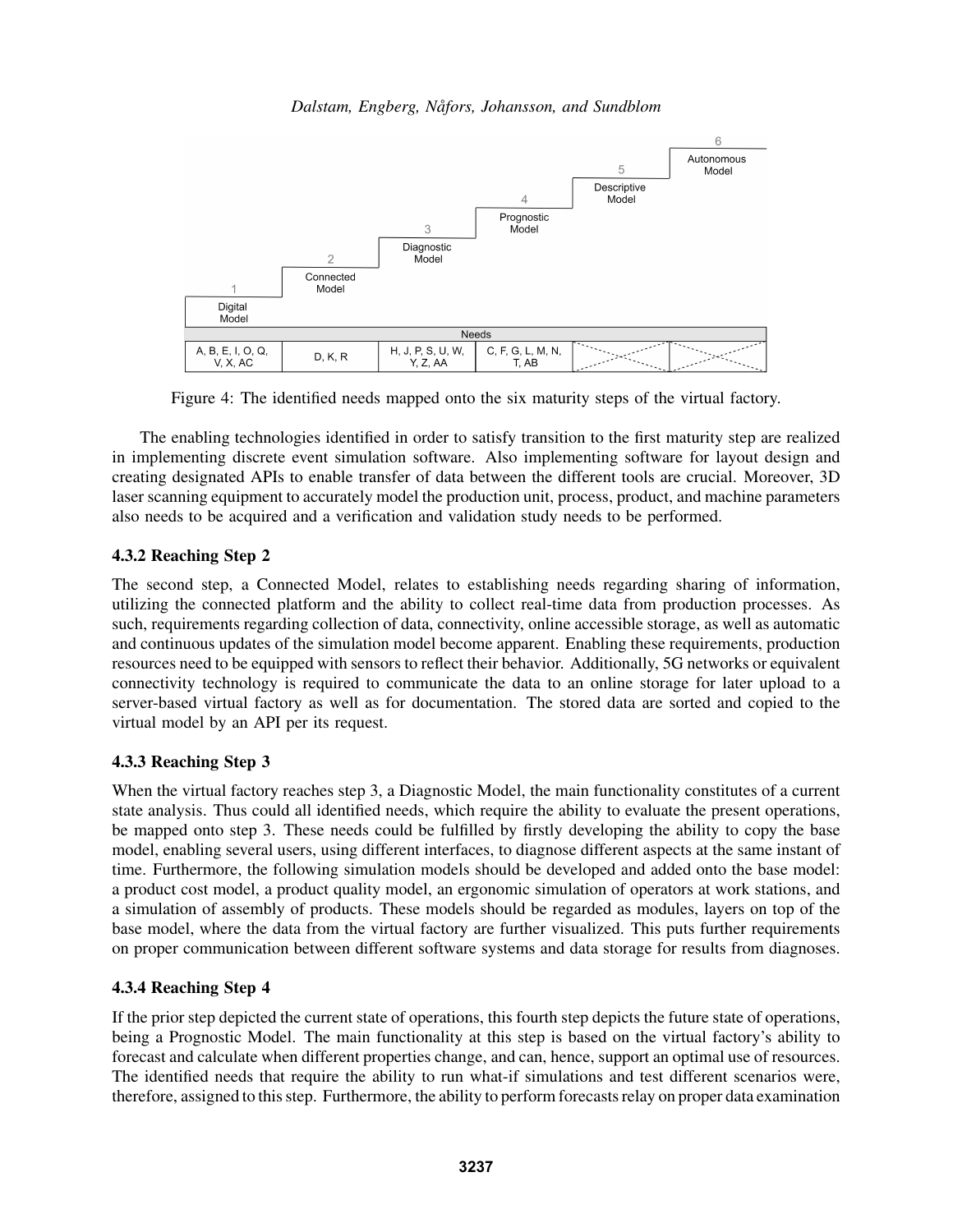and the enabling technology is, therefore, Advanced Analytics, a technique for generating descriptive and predictive analysis. This requires that the organization acquires new skills and uses domain experts to develop accurate models. Additionally, the base model must be equipped with the ability to manage versions in order to run and save different scenarios issued by different users.

## 5 DISCUSSION AND FUTURE WORK

The implementation plan for realizing step 1 to 4 showed a vast mix of technologies, and to successfully merge them into an efficient common platform a comprehensive system perspective is required. The virtual factory as a simulation environment should be regarded as the original and the real factory as the copy. Despite no needs were expressed for developing the virtual factory to reach step 5 and 6, it is still important to take future development into account to apply the perspective on virtual original and real factory copy.

The development of a virtual factory requires to continuously update the scope and to find new suitable technologies, since few complete solutions exist on the market today. This is valid for the preceding steps as well. An agile mindset and development is required to implement a best practice solution. The technology benchmarks, therefore, play an important role as a to guide companies who do not yet have a virtual factory to initiate its development. Combined with the acquisition of newly required skills, active leadership, and incorporation of domain knowledge, the developed implementation plan can provide a stepping stone towards the transformation to a fully digitalized company.

The establishment of a dedicated organization and standardized work methods for the virtual factory were benchmarked as success stories. As demonstrated in the case of company  $\beta$ , when a complete production line was replicated from one factory to another, the co-development of ways of working with the virtual factory and its results was crucial to ensure that value was added to the organization. For the case company, this is of particular importance, since the technical readiness was identified as a prioritized objective in the implementation plan. Otherwise, the organization risks that the virtual factory becomes an isolated tool instead of being integrated in the current practice. The virtual factory needs to be regarded as a supporting function, not only a tool for process development, and, therefore, requires that employees interact with it on a frequent basis.

Few companies have identical prerequisites, e.g., technical readiness and acceptance, nor identical needs which makes this particular solution inappropriate to copy and paste. However, the methodology as such could be applied at other companies striving for developing a virtual factory. The case company is a well-established organization with mature production units and mixed age of equipment, which makes this implementation a brownfield project, with the modification of existing resources. The methodology developed in this paper is not necessarily directly applicable on greenfield projects or in a start-up setting, since the prerequisites may appear as redundant.

Future research should consider the domain-specific areas associated with the establishment of the first maturity step. Investigating the particular requirements for the implementation of each enabling technology will provide a further detailed action plan regarding its realization. Finally, pilot studies with key user groups could be initiated to establish a digital simulation model and advance its functionality. Simultaneously, greater knowledge about the topic should be established and standardized work methods be developed and evaluated throughout the company, in accordance with the proposed implementation plan.

#### 6 CONCLUSION

This paper presents a strategy for the implementation of a virtual factory founded on a literature study, interviews with relevant stakeholders, and by benchmarking industry leaders. The strategy is organized in four consecutive steps regarding the level of maturity and enabling technologies of the virtual factory. It considers user-driven development, standardized ways of working, as well as technical readiness and acceptance. Providing a holistic perspective, a framework for further in-depth and domain-specific research has been discussed. By advancing the virtual factory's maturity stepwise and ensuring a continuous use within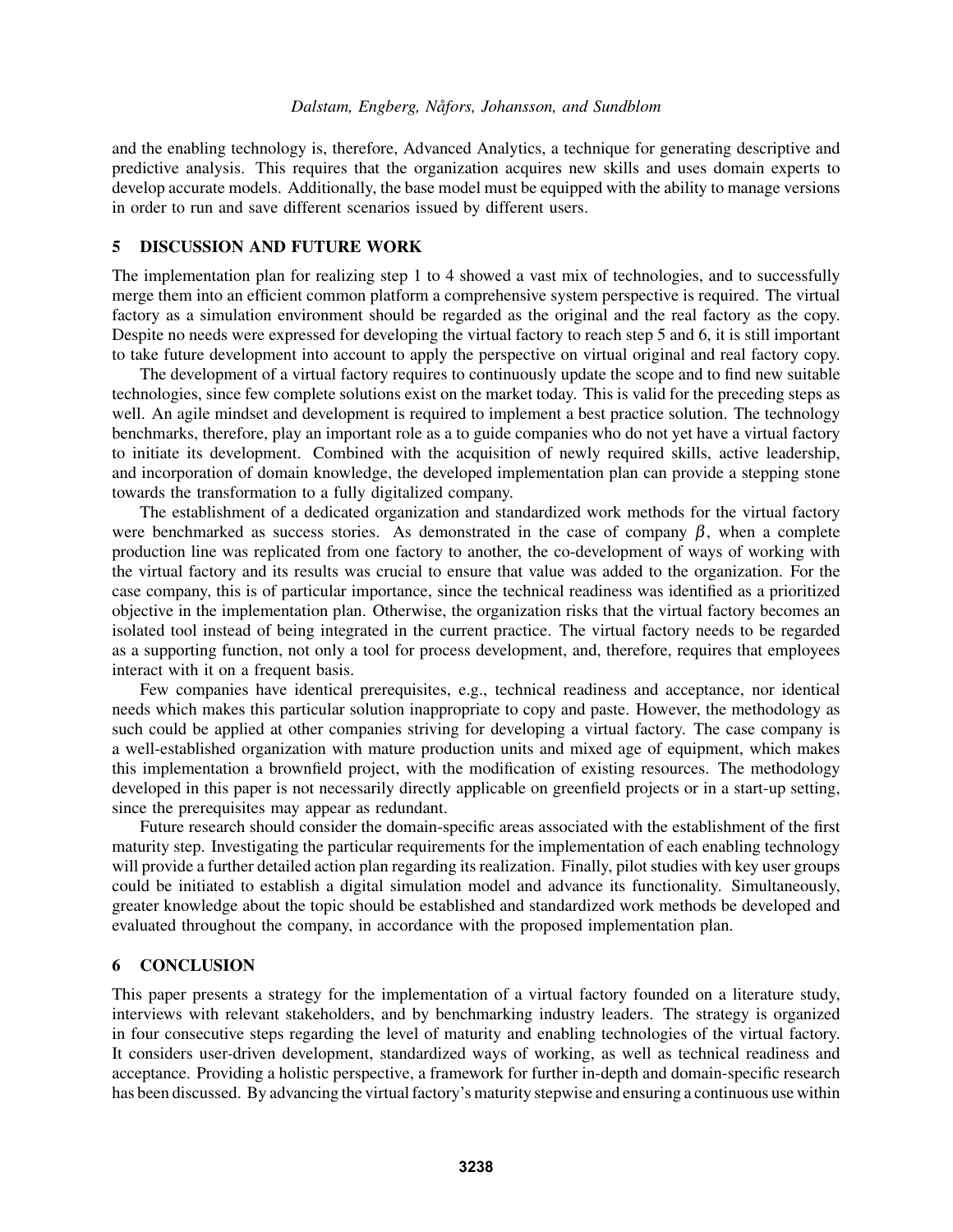production and process development, this paper has facilitated a structured way to enable decision-making based on facts.

#### ACKNOWLEDGMENTS

The work was supported by SKF Sverige AB and the department of Process Development. This work has been carried out within the Sustainable Production Initiative and the Production Area of Advance at Chalmers. The support is most gratefully acknowledged.

### **REFERENCES**

- Becker, M. C., P. Salvatore, and F. Zirpoli. 2005. "The Impact of Virtual Simulation Tools on Problem-solving and New Product Development Organization". *Research Policy* 34(9):1305–1321.
- Bengtsson, N., G. Shao, B. Johansson, Y. T. Lee, S. Leong, A. Skoogh, and C. Mclean. 2009. "Input Data Management Methodology for Discrete Event Simulation". In *Proceedings of the 2009 Winter Simulation Conference*, edited by M. D. Rossetti et al., 1335–1344. Piscataway, New Jersey: IEEE.
- Bjarnehed, H., and J. Dotevall. 2018. "Increased Business Value with Digital Twins". *The Energiforsk Annual Nuclear Conference 2018*, January 23rd–24th, Stockholm, Sweden, 1–46.
- Bryman, A., and E. Bell. 2003. *Business Research Methods*. New York, United States: Oxford University Press.
- Brynjolfsson, E., and A. McAfee. 2014. *The Second Machine Age: Work, Progress, and Prosperity in a Time of Brilliant Technologies*. New York, United States: WW Norton & Company.
- Choi, S., B. H. Kim, and S. Do Noh. 2015. "A Diagnosis and Evaluation Method for Strategic Planning and Systematic Design of a Virtual Factory in Smart Manufacturing Systems". *International Journal of Precision Engineering and Manufacturing* 16(6):1107–1115.
- Colledani, M., G. Pedrielli, W. Terkaj, and M. Urgo. 2013. "Integrated Virtual Platform for Manufacturing Systems Design". *Procedia CIRP* 7:425–430.
- Freiberg, F., and P. Scholz. 2015. "Evaluation of Investment in Modern Manufacturing Equipment Using Discrete Event Simulation". *Procedia Economics and Finance* (34):217–224.
- Gartner 2018. "Gartner IT Glossary". https://www.gartner.com/it-glossary/digitalization/, accessed January 31*st*, 2018.
- Grieves, M., and J. Vickers. 2017. "Digital Twin: Mitigating Unpredictable, Undesirable Emergent Behavior in Complex Systems". In *Transdisciplinary Perspectives on Complex Systems*, 85–113. Cham, Switzerland: Springer.
- Jain, S., G. Shao, and S.-J. Shin. 2017. "Manufacturing Data Analytics Using a Virtual Factory Representation". *International Journal of Production Research* 55(18):5450–5464.
- Johansson, B. 2006. *On Virtual Development of Manufacturing Systems Proposal for a Modular Discrete Event Simulation Methodology*. Ph.D. Thesis, Chalmers University of Technology.
- Kagermann, H., J. Helbig, A. Hellinger, and W. Wahlster. 2013. *Recommendations for Implementing the Strategic Initiative Industrie 4.0: Securing the Future of German Manufacturing Industry*. Frankfurt, Germany: Platform Industrie 4.0.
- Kuehn, W. 2006. "Digital Factory: Integration of Simulation Enhancing the Product and Production Process Towards Operative Control and Optimisation". *International Journal of Simulation* 7(7):27–39.
- Kvale, S., and S. Brinkmann. 2014. *Den Kvalitativa Forskningsintervjun*. 3rd ed. Lund: Lund, Sweden: Studentlitteratur.
- Lasi, H., P. Fettke, H.-G. Kemper, T. Feld, and M. Hoffmann. 2014. "Industry 4.0". *Business & Information Systems Engineering* 6(4):239–242.
- Lindskog, E., J. Berglund, J. Vallhagen, R. Berlin, and B. Johansson. 2012. "Combining Point Cloud Technologies with Discrete Event Simulation". In*Proceedings of the 2012 Winter Simulation Conference*, edited by C. Laroque et al., 3192–3201. Piscataway, New Jersey: IEEE.